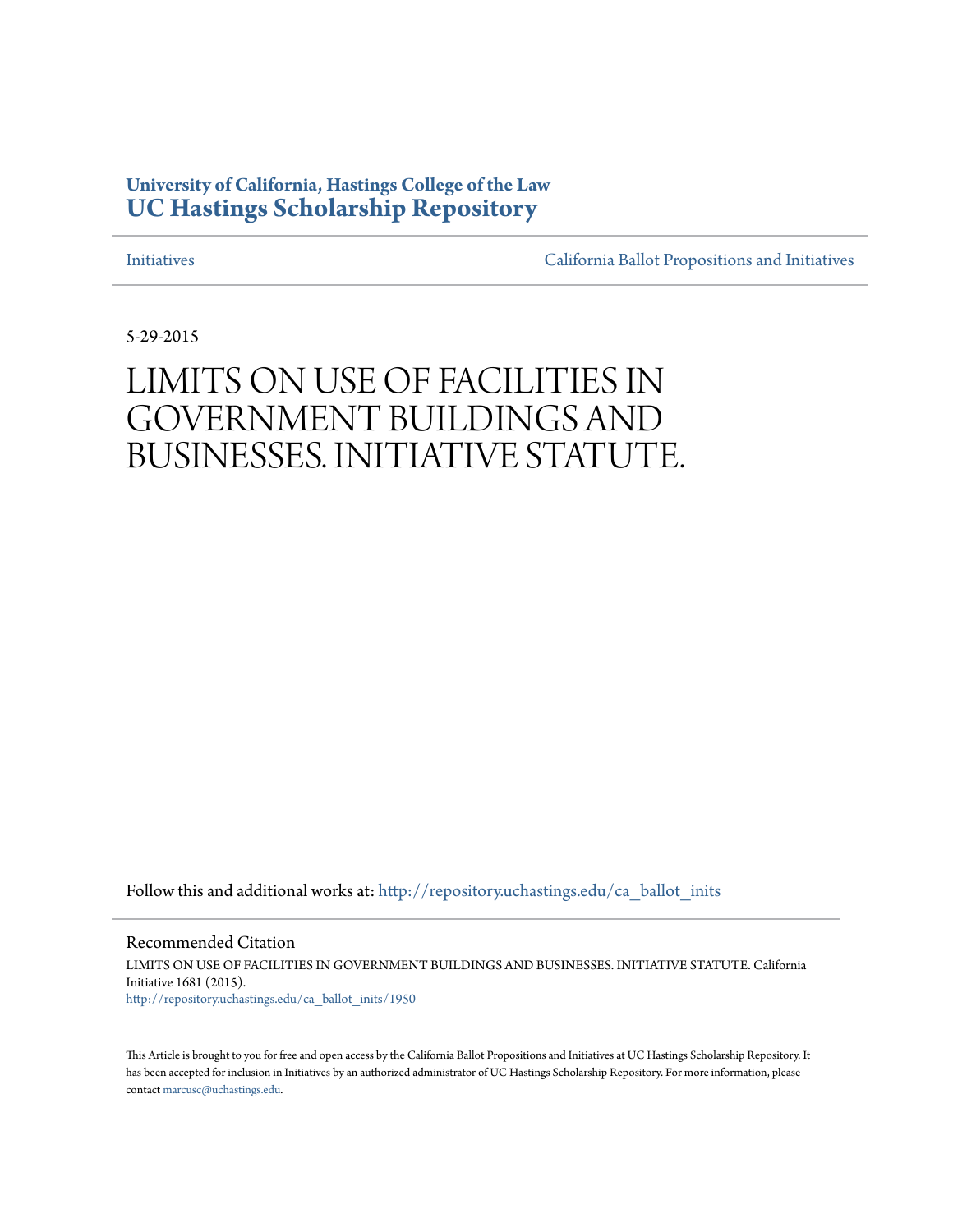April 17, 2015

#### **VIA PERSONAL DELIVERY**

REAFIAED

**APR 17 2015** 

INITIATIVE COORDINATOR ATTORNEY GENERAL'S OFFICE

The Honorable Kamala D. Harris, Attorney General 1300 I Street, 17th Floor, P.O. Box 944255 Sacramento, CA 95814

Attention: Ashley Johansson, Initiative Coordinator

**Re:** Request for Title and Summary for Proposed Initiative

Dear Ms. Johansson,

Pursuant to Article II, §10(d) of the California Constitution, the proponents respectfully submit the attached proposed statewide ballot initiative to your office and request that you prepare a title and summary as provided by law. Included with this submission are the required certifications and affidavits signed by the proponents under California Elections Code§§ 9001 and 9608. All proponents are citizens of the United States and registered to vote in California. In addition, please find the names and addresses of the proponents, along with a check for two hundred dollars (\$200.00).

Public Contact Information [Elections Code§ 9001(b)(2)]: All inquires or correspondence relative to this initiative should be directed to 660 J Street, Suite 250, Sacramento, CA 95814, (916) 233- 8769, attention: Karen England.

Very truly yours,

Kevin T. Snider, Attorney for Proponents

PACIFIC JUSTICE INSTITUTE - CENTER FOR PUBLIC POLICY

Jack Hibbs, Proponent

Gin

Enclosures: 1. Proposed Initiative 2. Proponents Names and Addresses 3. Certifications 4. Affidavits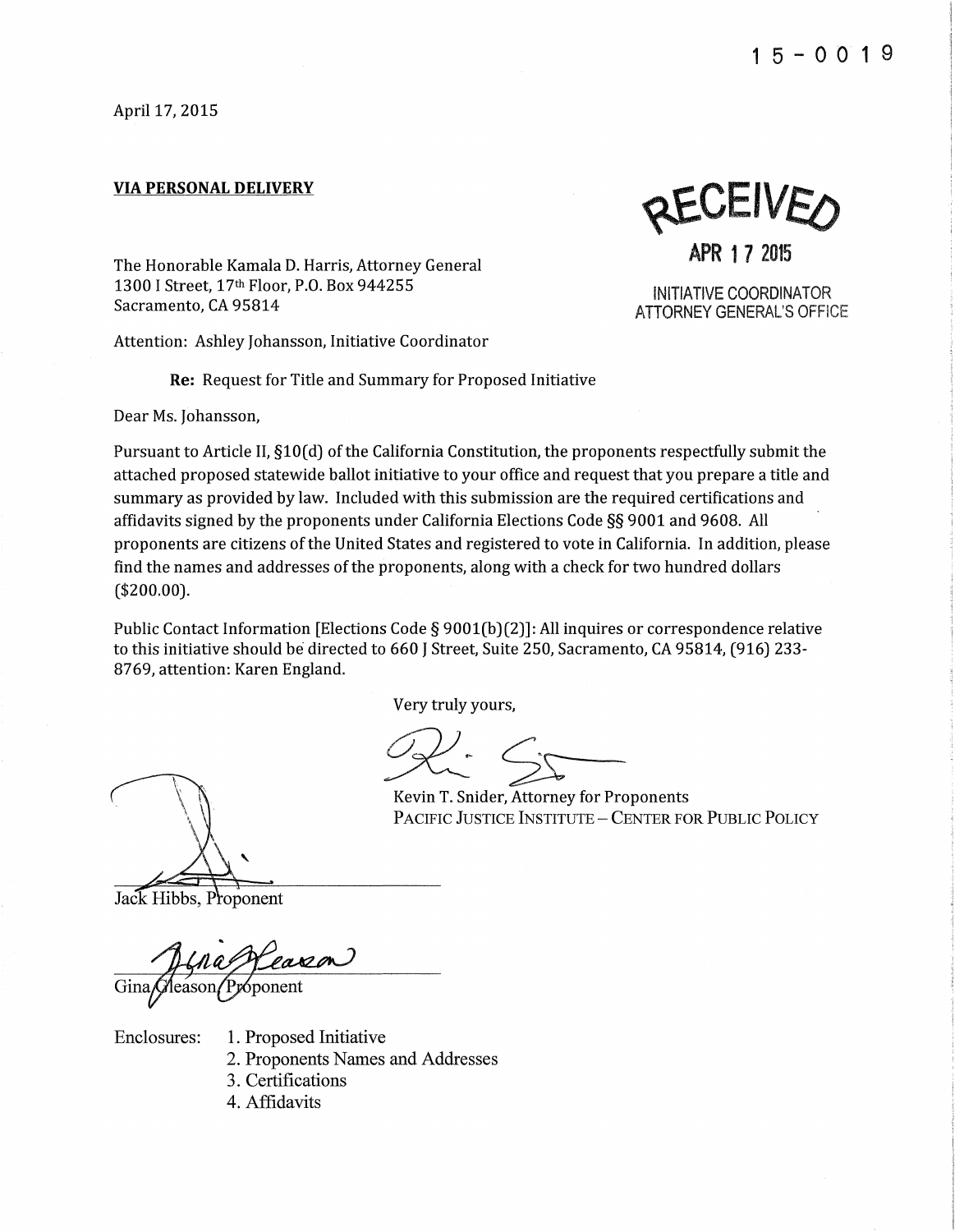## **PERSONAL PRIVACY PROTECTION ACT**

In order to preserve fundamental interests in privacy, maintain public safety, and establish continued uniformity in building codes, the People of the State of California do enact the Personal Privacy Protection Act and do hereby add section 118501 to the Health and Safety Code as follows:

This Act shall be known as the Personal Privacy Protection Act.

(a) Notwithstanding any other provision of law, a person shall use facilities in accordance with their biological sex in all government buildings.

(b) A civil claim for violation of privacy shall lie against a government entity or a person for willful violation of this section. Such claim includes equitable relief and damages up to a maximum of three times the amount of actual damage but in no case less than \$4,000, and attorney's fees that may be determined by a court. A claim is limited to individuals whose privacy was actually violated while using facilities or who did not use facilities because of a violation under the Act.

(c) Notwithstanding any other provision of law, no business establishment shall be subject to criminal, civil, or administrative sanctions, or civil suits for requiring employees, patrons, students, or any other person to use facilities in accordance with their biological sex.

(d) Definitions:

(1) Biological sex means the biological condition of being male or female as determined at or near the time of birth or through medical examination or as modified by Health & Safety Code § 103425.

(2) Business establishment means any commercial or noncommercial entity open to, and serving, the public.

(3) Facilities mean restrooms, showers, dressing rooms, and locker rooms.

(4) Government entity shall include, but not be limited to, the state of California, any city, county, city and county, public university system, community college district, school district, special district, or any other political subdivision or governmental instrumentality of, or within, the state.

1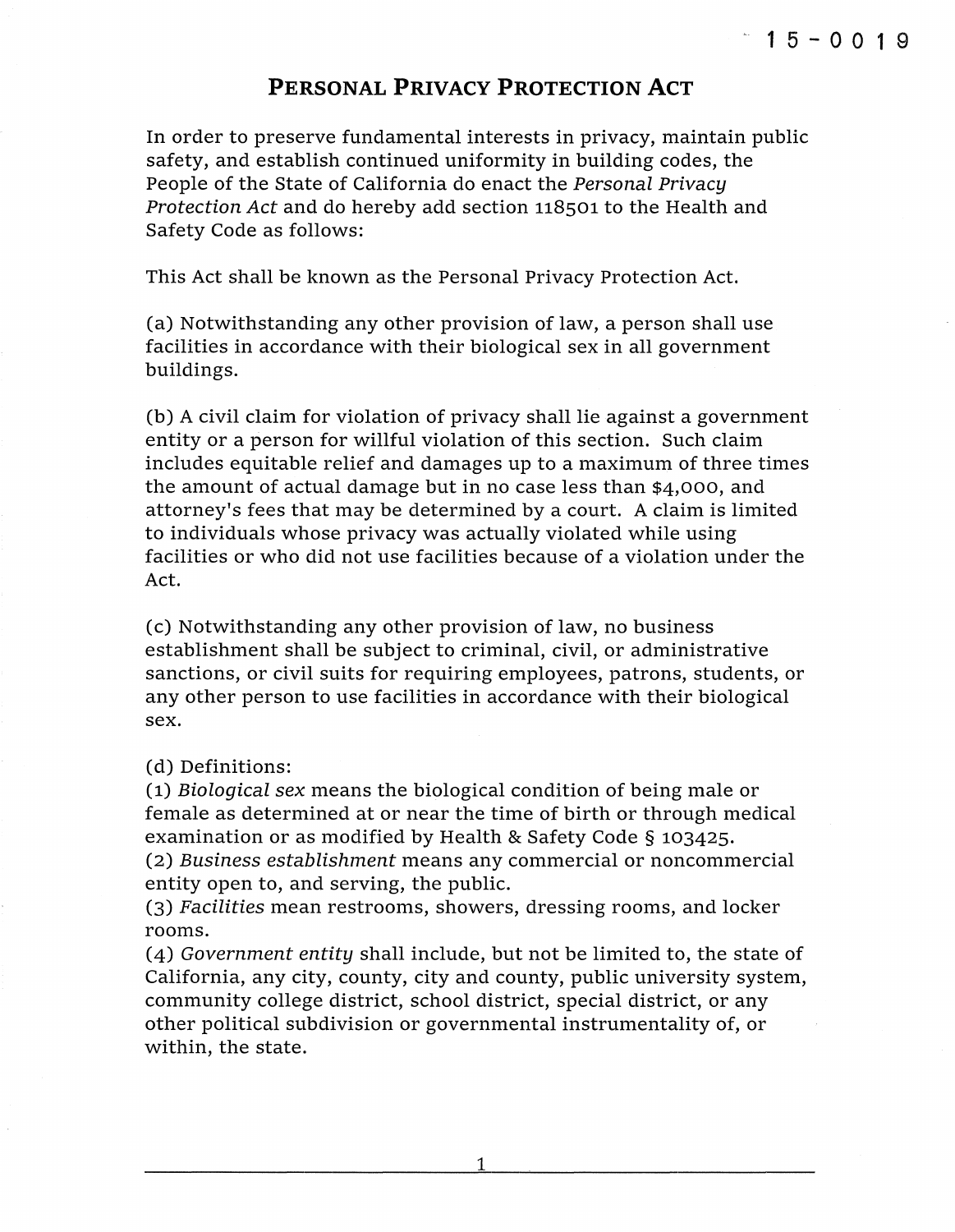(5) Government building means a structure owned, rented or occupied by a government entity.

(6) Law means California statutes, regulations, codes, policies or other rule enacted by a government entity.

(e) Exceptions: This section does not apply to facilities constructed for single use. Further, this provision does not apply to (1) use of family restrooms or (2) facilities in which a child, or a person with a medical condition, requires the assistance of another.

(f) If the Attorney General fails to mount a defense of the Act against legal challenge, or appoint a special Attorney General to do so, initiative proponents shall have the right to act as the agent of California for purposes of any necessary defense of this Act against legal challenge.

(g) Severability: Any part of this Act held invalid shall be severable from the remaining portions.